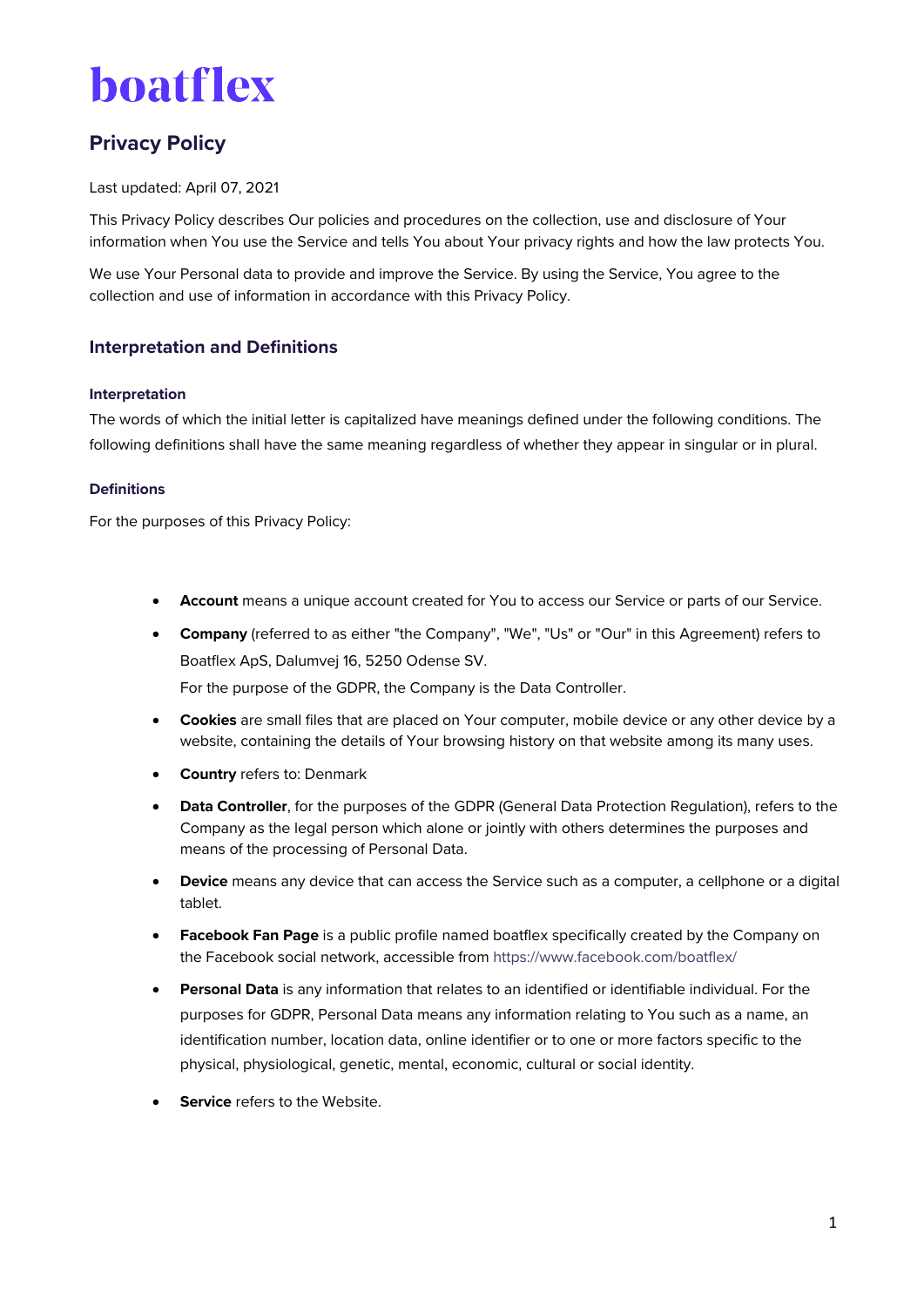- **Service Provider** means any natural or legal person who processes the data on behalf of the Company. It refers to third-party companies or individuals employed by the Company to facilitate the Service, to provide the Service on behalf of the Company, to perform services related to the Service or to assist the Company in analyzing how the Service is used. For the purpose of the GDPR, Service Providers are considered Data Processors.
- **Third-party Social Media Service** refers to any website or any social network website through which a User can log in or create an account to use the Service.
- **Usage Data** refers to data collected automatically, either generated by the use of the Service or from the Service infrastructure itself (for example, the duration of a page visit).
- **Website** refers to Boatflex, accessible from https://www.boatfelx.com
- **You** means the individual accessing or using the Service, or the company, or other legal entity on behalf of which such individual is accessing or using the Service, as applicable. Under GDPR (General Data Protection Regulation), You can be referred to as the Data Subject or as the User as you are the individual using the Service.

### **Collecting and Using Your Personal Data**

#### **Types of Data Collected**

#### **Personal Data**

While using Our Service, We may ask You to provide Us with certain personally identifiable information that can be used to contact or identify You. Personally identifiable information may include, but is not limited to:

- Email address
- First name and last name
- Phone number
- Address, State, Province, ZIP/Postal code, City
- Usage Data

#### **Usage Data**

Usage Data is collected automatically when using the Service.

Usage Data may include information such as Your Device's Internet Protocol address (e.g. IP address), browser type, browser version, the pages of our Service that You visit, the time and date of Your visit, the time spent on those pages, unique device identifiers and other diagnostic data.

When You access the Service by or through a mobile device, We may collect certain information automatically, including, but not limited to, the type of mobile device You use, Your mobile device unique ID, the IP address of Your mobile device, Your mobile operating system, the type of mobile Internet browser You use, unique device identifiers and other diagnostic data.

We may also collect information that Your browser sends whenever You visit our Service or when You access the Service by or through a mobile device.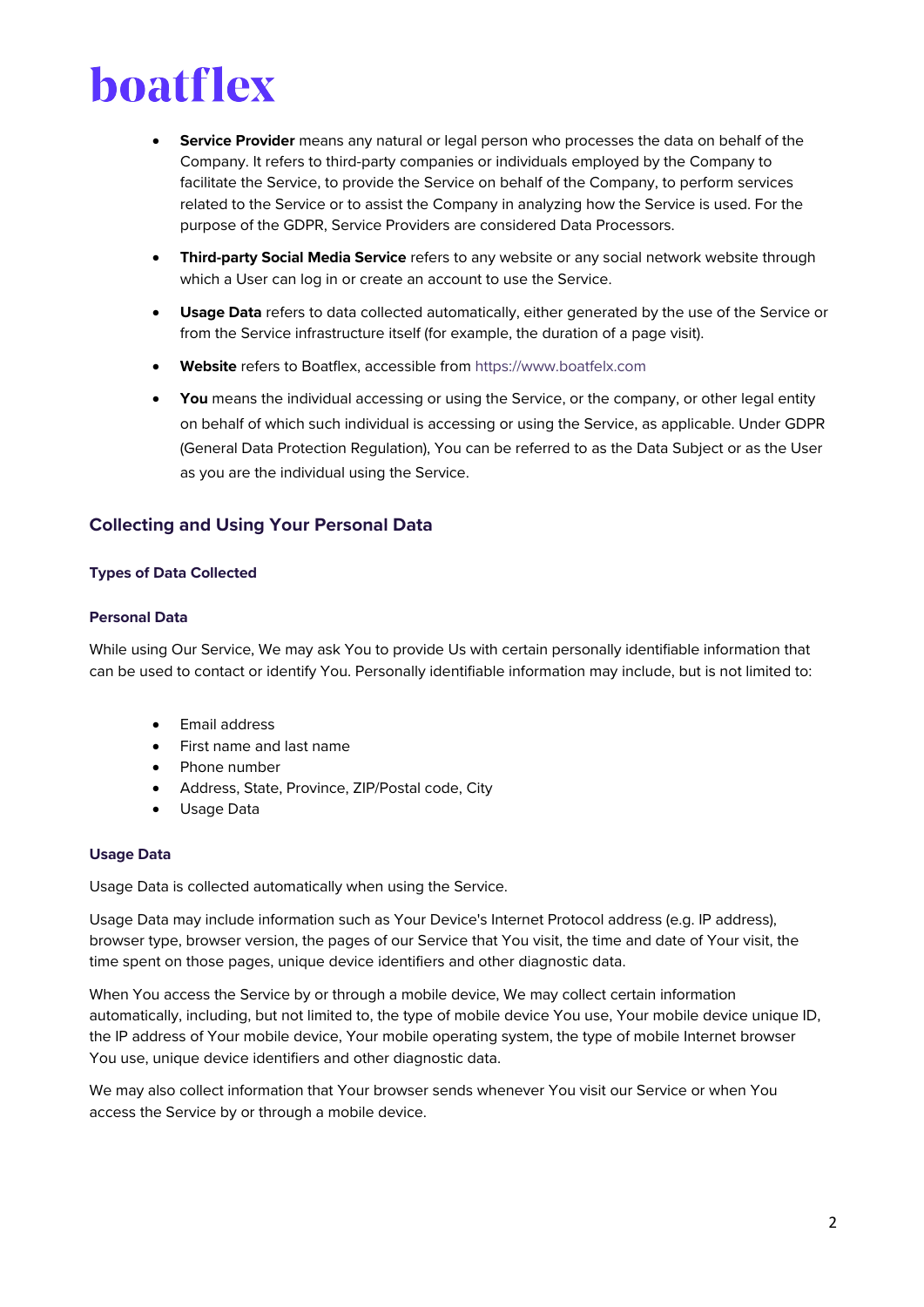#### **Information from Third-Party Social Media Services**

The Company allows You to create an account and log in to use the Service through the following Third-party Social Media Services:

- **Google**
- Facebook
- Twitter

If You decide to register through or otherwise grant us access to a Third-Party Social Media Service, We may collect Personal data that is already associated with Your Third-Party Social Media Service's account, such as Your name, Your email address, Your activities or Your contact list associated with that account.

You may also have the option of sharing additional information with the Company through Your Third-Party Social Media Service's account. If You choose to provide such information and Personal Data, during registration or otherwise, You are giving the Company permission to use, share, and store it in a manner consistent with this Privacy Policy.

#### **Tracking Technologies and Cookies**

We use Cookies and similar tracking technologies to track the activity on Our Service and store certain information. Tracking technologies used are beacons, tags, and scripts to collect and track information and to improve and analyze Our Service. The technologies We use may include:

- **Cookies or Browser Cookies.** A cookie is a small file placed on Your Device. You can instruct Your browser to refuse all Cookies or to indicate when a Cookie is being sent. However, if You do not accept Cookies, You may not be able to use some parts of our Service. Unless you have adjusted Your browser setting so that it will refuse Cookies, our Service may use Cookies.
- **Flash Cookies.** Certain features of our Service may use local stored objects (or Flash Cookies) to collect and store information about Your preferences or Your activity on our Service. Flash Cookies are not managed by the same browser settings as those used for Browser Cookies. For more information on how You can delete Flash Cookies, please read "Where can I change the settings for disabling, or deleting local shared objects?" available at https://helpx.adobe.com/ flash-player/kb/disable-local-shared-objects-

flash.html#main\_Where\_can\_I\_change\_the\_settings\_for\_disabling\_\_or\_deleting\_local\_share d \_objects\_

• **Web Beacons.** Certain sections of our Service and our emails may contain small electronic files known as web beacons (also referred to as clear gifs, pixel tags, and single-pixel gifs) that permit the Company, for example, to count users who have visited those pages or opened an email and for other related website statistics (for example, recording the popularity of a certain section and verifying system and server integrity).

Cookies can be "Persistent" or "Session" Cookies. Persistent Cookies remain on Your personal computer or mobile device when You go offline, while Session Cookies are deleted as soon as You close Your web browser. Learn more about cookies: Cookies: What Do They Do?.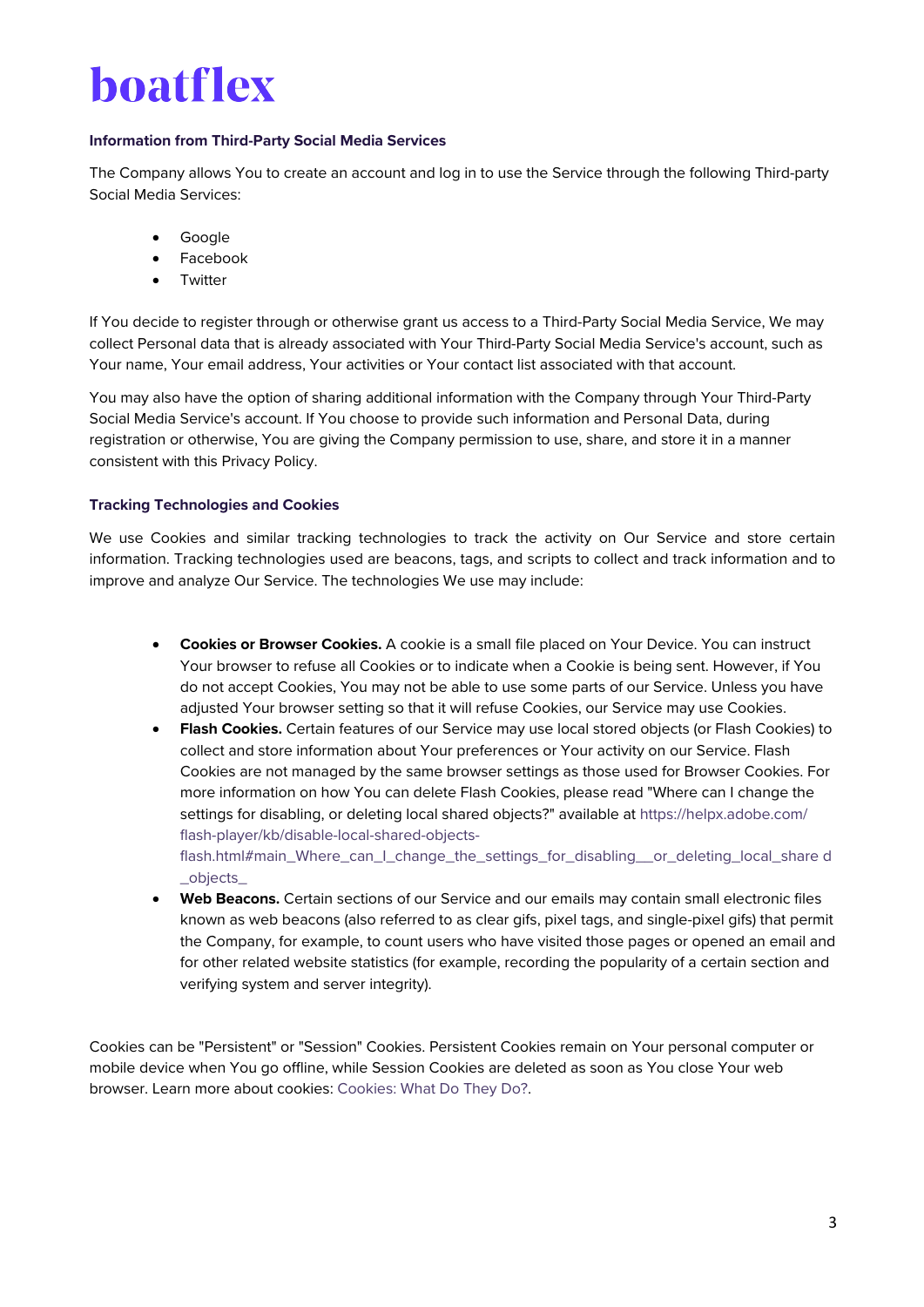We use both Session and Persistent Cookies for the purposes set out below:

#### • **Necessary / Essential Cookies**

Type: Session Cookies

Administered by: Us

Purpose: These Cookies are essential to provide You with services available through the Website and to enable You to use some of its features. They help to authenticate users and prevent fraudulent use of user accounts. Without these Cookies, the services that You have asked for cannot be provided, and We only use these Cookies to provide You with those services.

#### • **Cookies Policy / Notice Acceptance Cookies**

Type: Persistent Cookies

Administered by: Us

Purpose: These Cookies identify if users have accepted the use of cookies on the Website.

#### • **Functionality Cookies**

Type: Persistent Cookies

Administered by: Us

Purpose: These Cookies allow us to remember choices You make when You use the Website, such as remembering your login details or language preference. The purpose of these Cookies is to provide You with a more personal experience and to avoid You having to re-enter your preferences every time You use the Website.

### • **Tracking and Performance Cookies**

Type: Persistent Cookies

Administered by: Third-Parties

Purpose: These Cookies are used to track information about traffic to the Website and how users use the Website. The information gathered via these Cookies may directly or indirectly identify you as an individual visitor. This is because the information collected is typically linked to a pseudonymous identifier associated with the device you use to access the Website. We may also use these Cookies to test new pages, features or new functionality of the Website to see how our users react to them.

For more information about the cookies we use and your choices regarding cookies, please visit our Cookies Policy or the Cookies section of our Privacy Policy.

#### **Use of Your Personal Data**

The Company may use Personal Data for the following purposes:

- **To provide and maintain our Service**, including to monitor the usage of our Service.
- **To manage Your Account:** to manage Your registration as a user of the Service. The Personal Data You provide can give You access to different functionalities of the Service that are available to You as a registered user.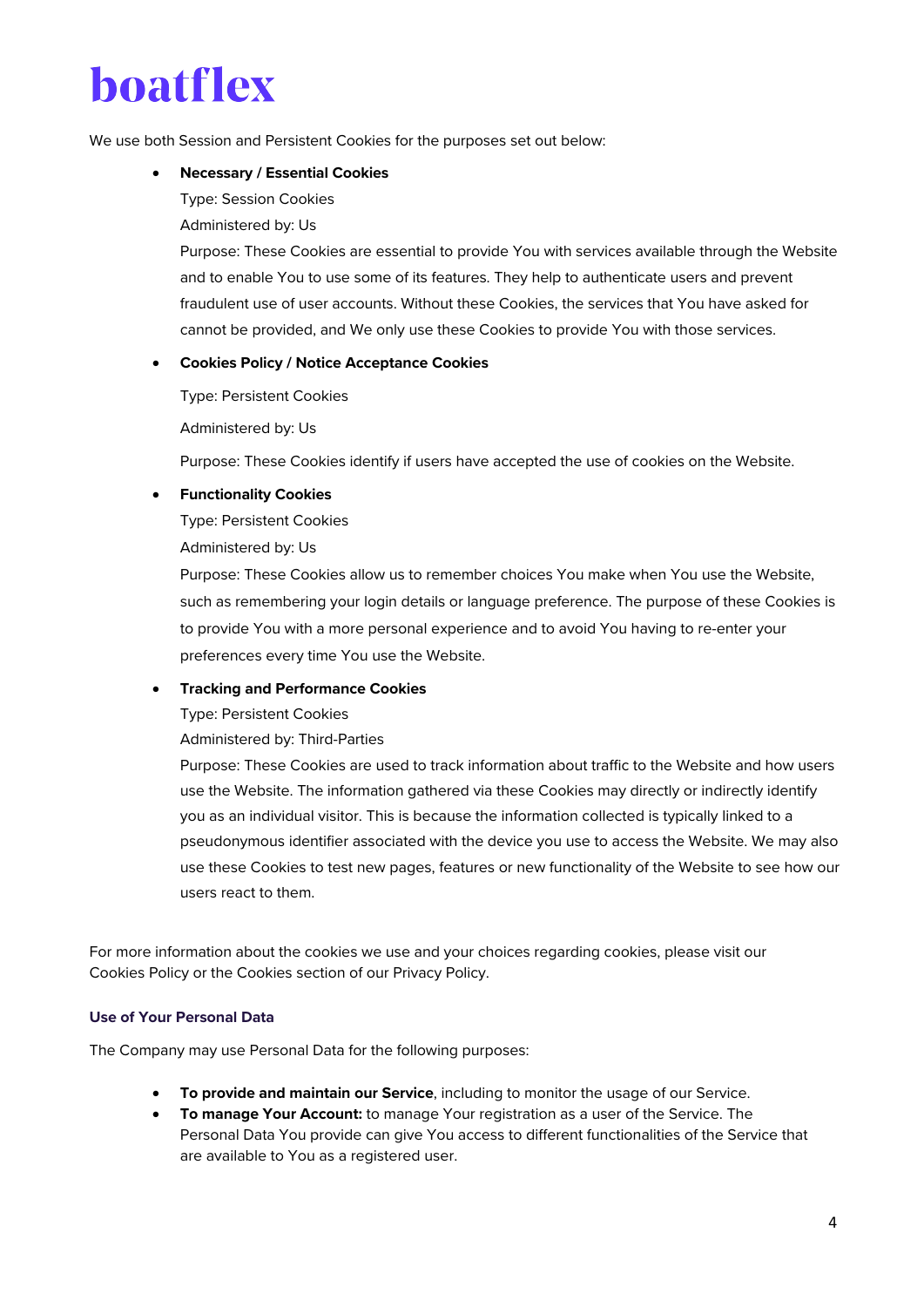- **For the performance of a contract:** the development, compliance and undertaking of the purchase contract for the products, items or services You have purchased or of any other contract with Us through the Service.
- **To contact You:** To contact You by email, telephone calls, SMS, or other equivalent forms of electronic communication, such as a mobile application's push notifications regarding updates or informative communications related to the functionalities, products or contracted services, including the security updates, when necessary or reasonable for their implementation.
- **To provide You** with news, special offers and general information about other goods, services and events which we offer that are similar to those that you have already purchased or enquired about unless You have opted not to receive such information.
- **To manage Your requests:** To attend and manage Your requests to Us.
- **To deliver targeted advertising to You**: We may use Your information to develop and display content and advertising (and work with third-party vendors who do so) tailored to Your interests and/or location and to measure its effectiveness.
- **For business transfers:** We may use Your information to evaluate or conduct a merger, divestiture, restructuring, reorganization, dissolution, or other sale or transfer of some or all of Our assets, whether as a going concern or as part of bankruptcy, liquidation, or similar proceeding, in which Personal Data held by Us about our Service users is among the assets transferred.
- **For other purposes**: We may use Your information for other purposes, such as data analysis, identifying usage trends, determining the effectiveness of our promotional campaigns and to evaluate and improve our Service, products, services, marketing and your experience.

We may share Your personal information in the following situations:

- **With Service Providers:** We may share Your personal information with Service Providers to monitor and analyze the use of our Service, to advertise on third party websites to You after You visited our Service, for payment processing, to contact You.
- **For business transfers:** We may share or transfer Your personal information in connection with, or during negotiations of, any merger, sale of Company assets, financing, or acquisition of all or a portion of Our business to another company.
- **With Affiliates:** We may share Your information with Our affiliates, in which case we will require those affiliates to honor this Privacy Policy. Affiliates include Our parent company and any other subsidiaries, joint venture partners or other companies that We control or that are under common control with Us.
- **With business partners:** We may share Your information with Our business partners to offer You certain products, services or promotions.
- **With other users:** when You share personal information or otherwise interact in the public areas with other users, such information may be viewed by all users and may be publicly distributed outside. If You interact with other users or register through a Third-Party Social Media Service, Your contacts on the Third-Party Social Media Service may see Your name, profile, pictures and description of Your activity. Similarly, other users will be able to view descriptions of Your activity, communicate with You and view Your profile.
- **With Your consent**: We may disclose Your personal information for any other purpose with Your consent.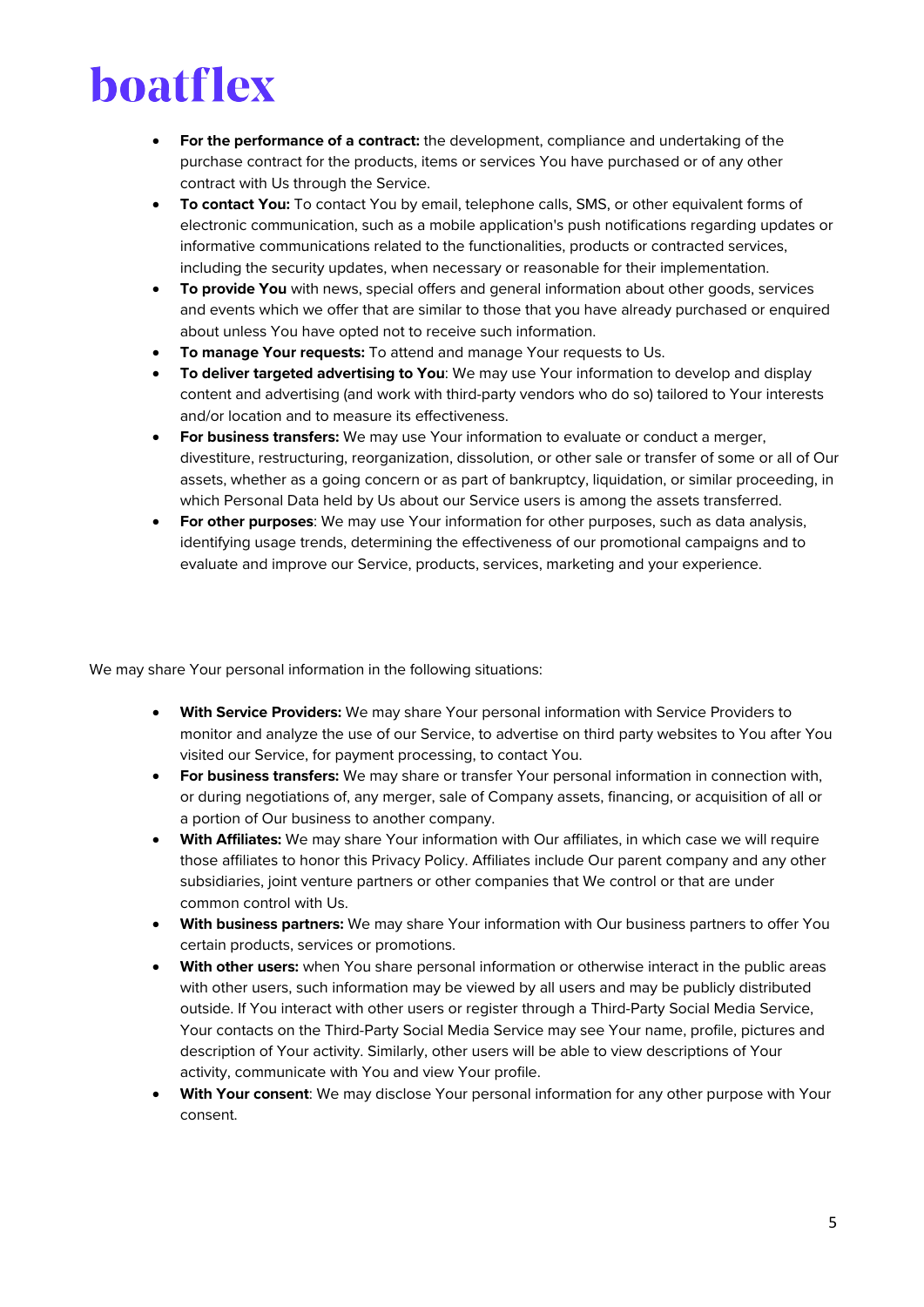#### **Retention of Your Personal Data**

The Company will retain Your Personal Data only for as long as is necessary for the purposes set out in this Privacy Policy. We will retain and use Your Personal Data to the extent necessary to comply with our legal obligations (for example, if we are required to retain your data to comply with applicable laws), resolve disputes, and enforce our legal agreements and policies.

The Company will also retain Usage Data for internal analysis purposes. Usage Data is generally retained for a shorter period of time, except when this data is used to strengthen the security or to improve the functionality of Our Service, or We are legally obligated to retain this data for longer time periods.

### **Transfer of Your Personal Data**

Your information, including Personal Data, is processed at the Company's operating offices and in any other places where the parties involved in the processing are located. It means that this information may be transferred to — and maintained on — computers located outside of Your state, province, country or other governmental jurisdiction where the data protection laws may differ than those from Your jurisdiction.

Your consent to this Privacy Policy followed by Your submission of such information represents Your agreement to that transfer.

The Company will take all steps reasonably necessary to ensure that Your data is treated securely and in accordance with this Privacy Policy and no transfer of Your Personal Data will take place to an organization or a country unless there are adequate controls in place including the security of Your data and other personal information.

#### **Disclosure of Your Personal Data**

#### **Business Transactions**

If the Company is involved in a merger, acquisition or asset sale, Your Personal Data may be transferred. We will provide notice before Your Personal Data is transferred and becomes subject to a different Privacy Policy.

#### **Law enforcement**

Under certain circumstances, the Company may be required to disclose Your Personal Data if required to do so by law or in response to valid requests by public authorities (e.g. a court or a government agency).

#### **Other legal requirements**

The Company may disclose Your Personal Data in the good faith belief that such action is necessary to:

- Comply with a legal obligation
- Protect and defend the rights or property of the Company
- Prevent or investigate possible wrongdoing in connection with the Service
- Protect the personal safety of Users of the Service or the public
- Protect against legal liability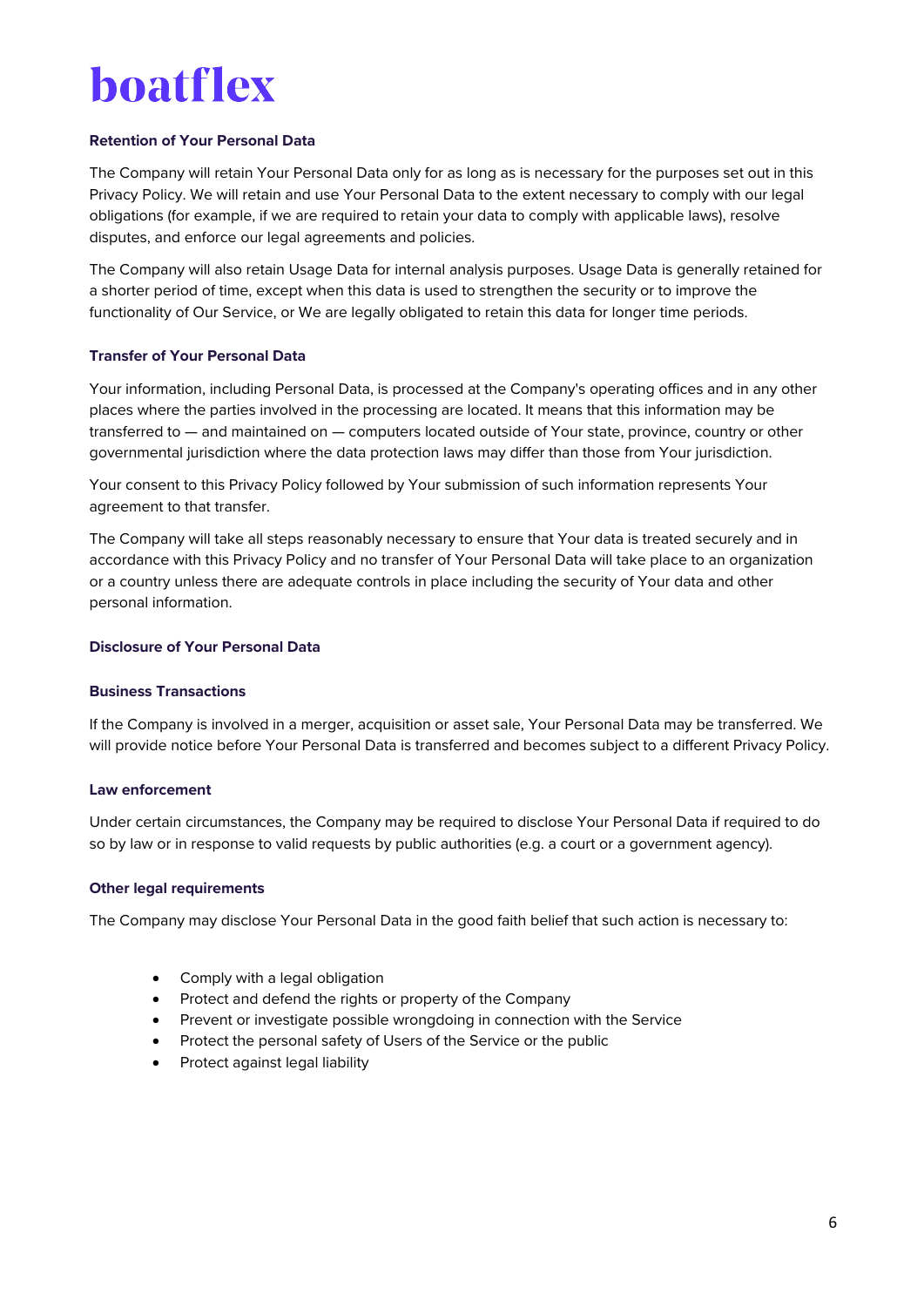#### **Security of Your Personal Data**

The security of Your Personal Data is important to Us, but remember that no method of transmission over the Internet, or method of electronic storage is 100% secure. While We strive to use commercially acceptable means to protect Your Personal Data, We cannot guarantee its absolute security.

#### **Detailed Information on the Processing of Your Personal Data**

The Service Providers We use may have access to Your Personal Data. These third-party vendors collect, store, use, process and transfer information about Your activity on Our Service in accordance with their Privacy Policies.

#### **Analytics**

We may use third-party Service providers to monitor and analyze the use of our Service.

#### • **Google Analytics**

Google Analytics is a web analytics service offered by Google that tracks and reports website traffic. Google uses the data collected to track and monitor the use of our Service. This data is shared with other Google services. Google may use the collected data to contextualize and personalize the ads of its own advertising network.

You can opt-out of having made your activity on the Service available to Google Analytics by installing the Google Analytics opt-out browser add-on. The add-on prevents the Google Analytics JavaScript (ga.js, analytics.js and dc.js) from sharing information with Google Analytics about visits activity.

For more information on the privacy practices of Google, please visit the Google Privacy & Terms web page: https://policies.google.com/privacy

#### **Email Marketing**

We may use Your Personal Data to contact You with newsletters, marketing or promotional materials and other information that may be of interest to You. You may opt-out of receiving any, or all, of these communications from Us by following the unsubscribe link or instructions provided in any email We send or by contacting Us.

We may use Email Marketing Service Providers to manage and send emails to You.

• **Mailchimp**

Mailchimp is an email marketing sending service provided by The Rocket Science Group LLC. For more information on the privacy practices of Mailchimp, please visit their Privacy policy: https://mailchimp.com/legal/privacy/

#### **Payments**

We may provide paid products and/or services within the Service. In that case, we may use third-party services for payment processing (e.g. payment processors).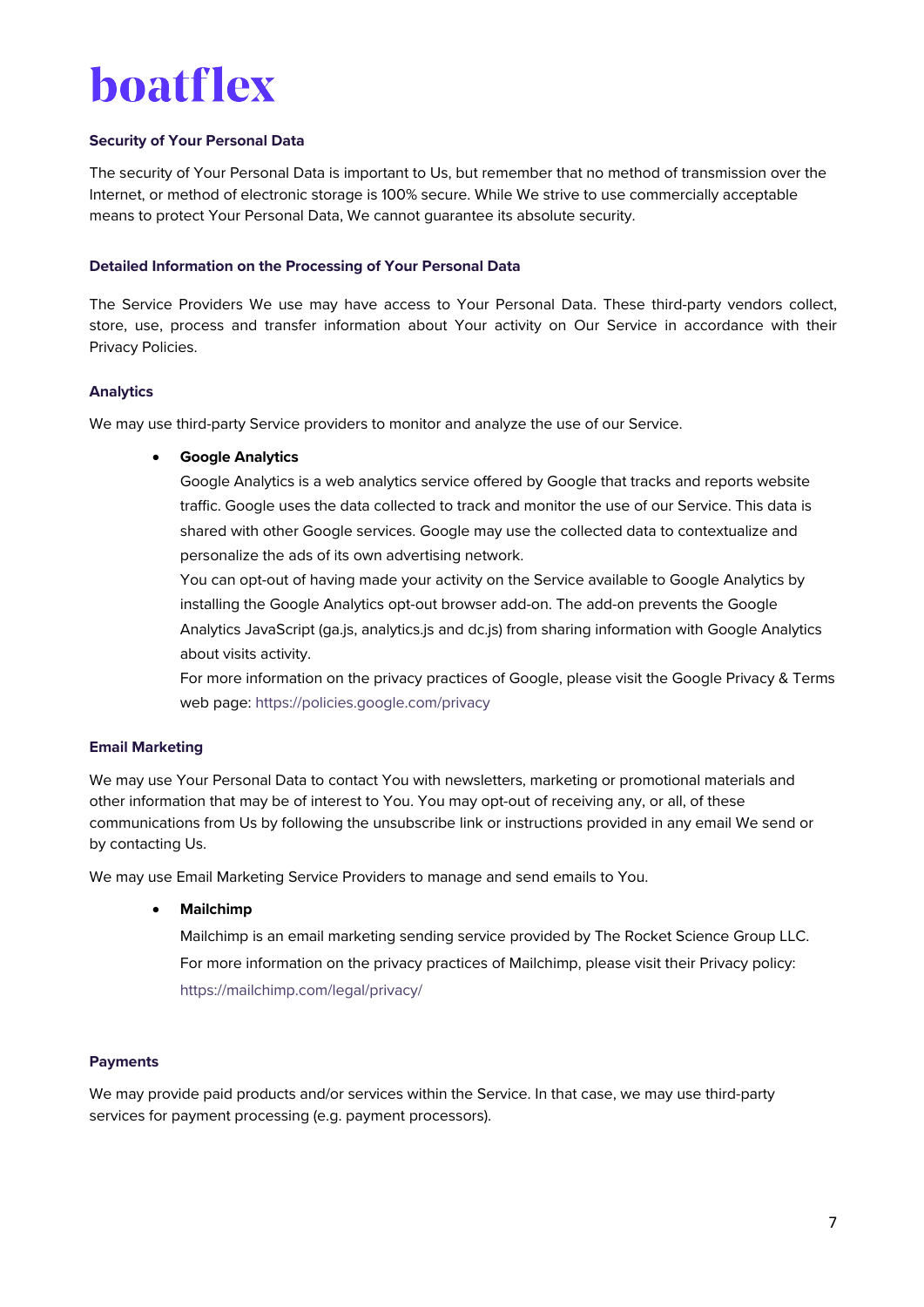We will not store or collect Your payment card details. That information is provided directly to Our third-party payment processors whose use of Your personal information is governed by their Privacy Policy. These payment processors adhere to the standards set by PCI-DSS as managed by the PCI Security Standards Council, which is a joint effort of brands like Visa, Mastercard, American Express and Discover. PCI-DSS requirements help ensure the secure handling of payment information.

• **Stripe**

Their Privacy Policy can be viewed at https://stripe.com/us/privacy

#### **Behavioral Remarketing**

The Company uses remarketing services to advertise to You after You accessed or visited our Service. We and Our third-party vendors use cookies and non-cookie technologies to help Us recognize Your Device and understand how You use our Service so that We can improve our Service to reflect Your interests and serve You advertisements that are likely to be of more interest to You.

These third-party vendors collect, store, use, process and transfer information about Your activity on Our Service in accordance with their Privacy Policies and to enable Us to:

- Measure and analyze traffic and browsing activity on Our Service
- Show advertisements for our products and/or services to You on third-party websites or apps
- Measure and analyze the performance of Our advertising campaigns

Some of these third-party vendors may use non-cookie technologies that may not be impacted by browser settings that block cookies. Your browser may not permit You to block such technologies. You can use the following third-party tools to decline the collection and use of information for the purpose of serving You interest-based advertising:

- The NAI's opt-out platform: http://www.networkadvertising.org/choices/
- The EDAA's opt-out platform http://www.youronlinechoices.com/
- The DAA's opt-out platform: http://optout.aboutads.info/?c=2&lang=EN

You may opt-out of all personalized advertising by enabling privacy features on Your mobile device such as Limit Ad Tracking (iOS) and Opt Out of Ads Personalization (Android). See Your mobile device Help system for more information.

We may share information, such as hashed email addresses (if available) or other online identifiers collected on Our Service with these third-party vendors. This allows Our third-party vendors to recognize and deliver You ads across devices and browsers. To read more about the technologies used by these third-party vendors and their cross-device capabilities please refer to the Privacy Policy of each vendor listed below.

The third-party vendors We use are:

### • **Google Ads (AdWords)**

Google Ads (AdWords) remarketing service is provided by Google Inc. You can opt-out of Google Analytics for Display Advertising and customise the Google Display Network ads by visiting the Google Ads Settings page: http://www.google.com/settings/ads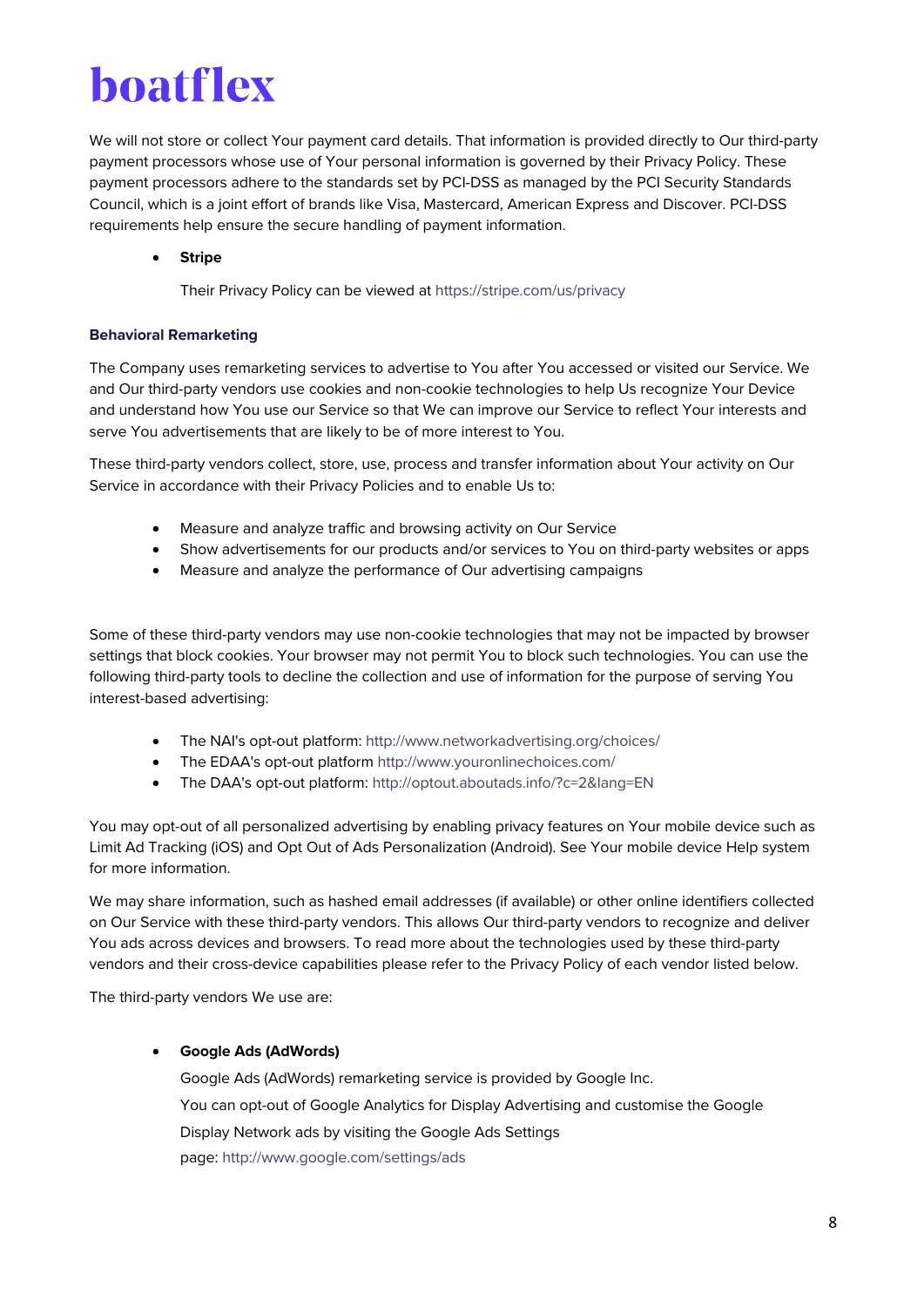Google also recommends installing the Google Analytics Opt-out Browser Add-on - https://tools.google.com/dlpage/gaoptout - for your web browser. Google Analytics Opt-out Browser Add-on provides visitors with the ability to prevent their data from being collected and used by Google Analytics.

For more information on the privacy practices of Google, please visit the Google Privacy & Terms web page: https://policies.google.com/privacy

#### • **Facebook**

Facebook remarketing service is provided by Facebook Inc.

You can learn more about interest-based advertising from Facebook by visiting this page: https://www.facebook.com/help/516147308587266

To opt-out from Facebook's interest-based ads, follow these instructions from Facebook: https:// www.facebook.com/help/568137493302217

Facebook adheres to the Self-Regulatory Principles for Online Behavioural Advertising established by the Digital Advertising Alliance. You can also opt-out from Facebook and other participating companies through the Digital Advertising Alliance in the

USA http://www.aboutads.info/choices/, the Digital Advertising Alliance of Canada in Canada http://youradchoices.ca/ or the European Interactive Digital Advertising Alliance in Europe http:// www.youronlinechoices.eu/, or opt-out using your mobile device settings. For more information on the privacy practices of Facebook, please visit Facebook's Data Policy: https:// www.facebook.com/privacy/explanation

### **GDPR Privacy**

#### **Legal Basis for Processing Personal Data under GDPR**

We may process Personal Data under the following conditions:

- **Consent:** You have given Your consent for processing Personal Data for one or more specific purposes.
- **Performance of a contract:** Provision of Personal Data is necessary for the performance of an agreement with You and/or for any pre-contractual obligations thereof.
- **Legal obligations:** Processing Personal Data is necessary for compliance with a legal obligation to which the Company is subject.
- **Vital interests:** Processing Personal Data is necessary in order to protect Your vital interests or of another natural person.
- **Public interests:** Processing Personal Data is related to a task that is carried out in the public interest or in the exercise of official authority vested in the Company.
- **Legitimate interests:** Processing Personal Data is necessary for the purposes of the legitimate interests pursued by the Company.

In any case, the Company will gladly help to clarify the specific legal basis that applies to the processing, and in particular whether the provision of Personal Data is a statutory or contractual requirement, or a requirement necessary to enter into a contract.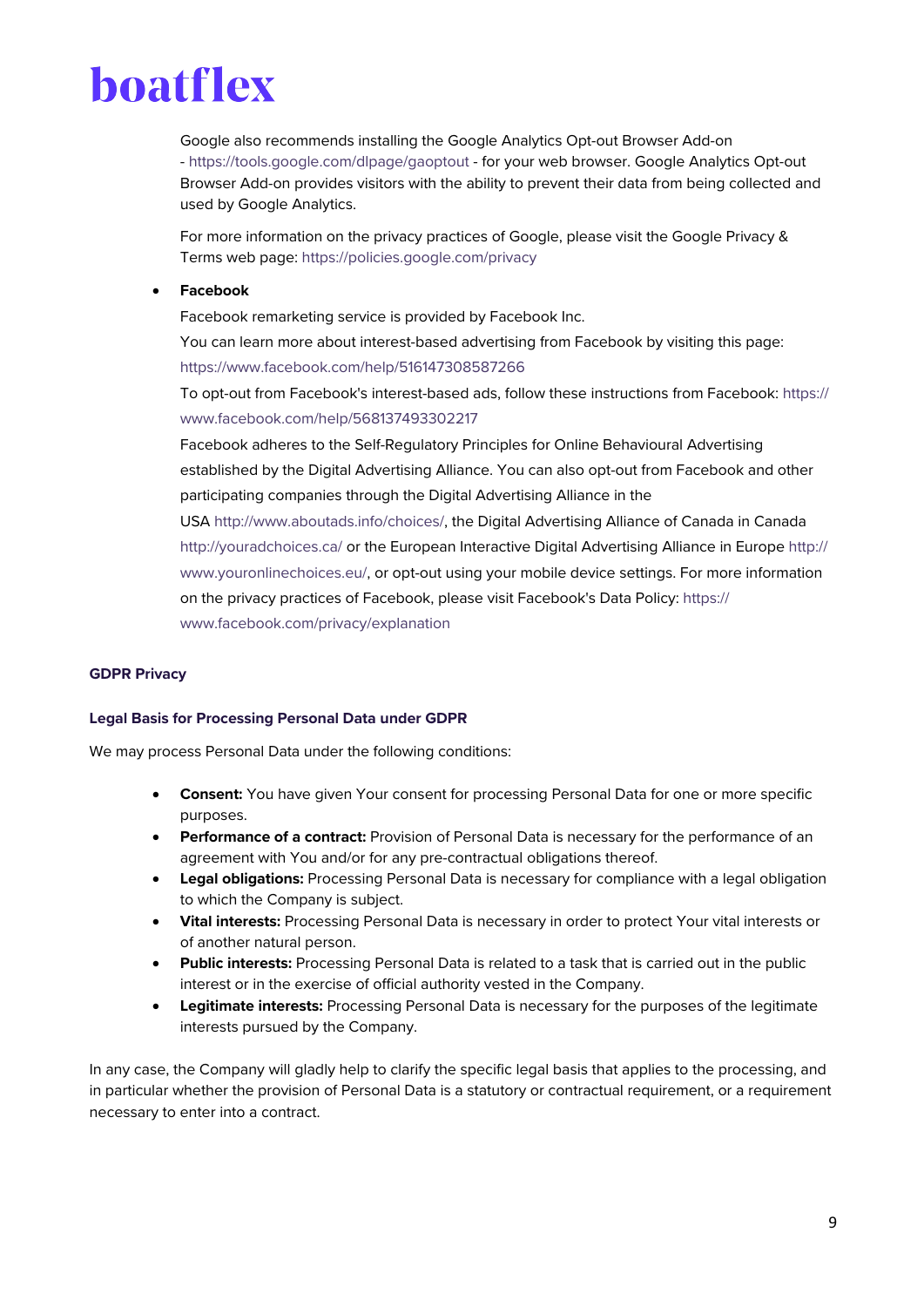#### **Your Rights under the GDPR**

The Company undertakes to respect the confidentiality of Your Personal Data and to guarantee You can exercise Your rights.

You have the right under this Privacy Policy, and by law if You are within the EU, to:

- **Request access to Your Personal Data.** The right to access, update or delete the information We have on You. Whenever made possible, you can access, update or request deletion of Your Personal Data directly within Your account settings section. If you are unable to perform these actions yourself, please contact Us to assist You. This also enables You to receive a copy of the Personal Data We hold about You.
- **Request correction of the Personal Data that We hold about You.** You have the right to have any incomplete or inaccurate information We hold about You corrected.
- **Object to processing of Your Personal Data.** This right exists where We are relying on a legitimate interest as the legal basis for Our processing and there is something about Your particular situation, which makes You want to object to our processing of Your Personal Data on this ground. You also have the right to object where We are processing Your Personal Data for direct marketing purposes.
- **Request erasure of Your Personal Data.** You have the right to ask Us to delete or remove Personal Data when there is no good reason for Us to continue processing it.
- **Request the transfer of Your Personal Data.** We will provide to You, or to a third-party You have chosen, Your Personal Data in a structured, commonly used, machine-readable format. Please note that this right only applies to automated information which You initially provided consent for Us to use or where We used the information to perform a contract with You.
- **Withdraw Your consent.** You have the right to withdraw Your consent on using your Personal Data. If You withdraw Your consent, We may not be able to provide You with access to certain specific functionalities of the Service.

#### **Exercising of Your GDPR Data Protection Rights**

You may exercise Your rights of access, rectification, cancellation and opposition by contacting Us. Please note that we may ask You to verify Your identity before responding to such requests. If You make a request, We will try our best to respond to You as soon as possible.

You have the right to complain to a Data Protection Authority about Our collection and use of Your Personal Data. For more information, if You are in the European Economic Area (EEA), please contact Your local data protection authority in the EEA.

#### **Facebook Fan Page**

#### **Data Controller for the Facebook Fan Page**

The Company is the Data Controller of Your Personal Data collected while using the Service. As operator of the Facebook Fan Page https://www.facebook.com/boatflex/, the Company and the operator of the social network Facebook are Joint Controllers.

The Company has entered into agreements with Facebook that define the terms for use of the Facebook Fan Page, among other things. These terms are mostly based on the Facebook Terms of Service: https:// www.facebook.com/terms.php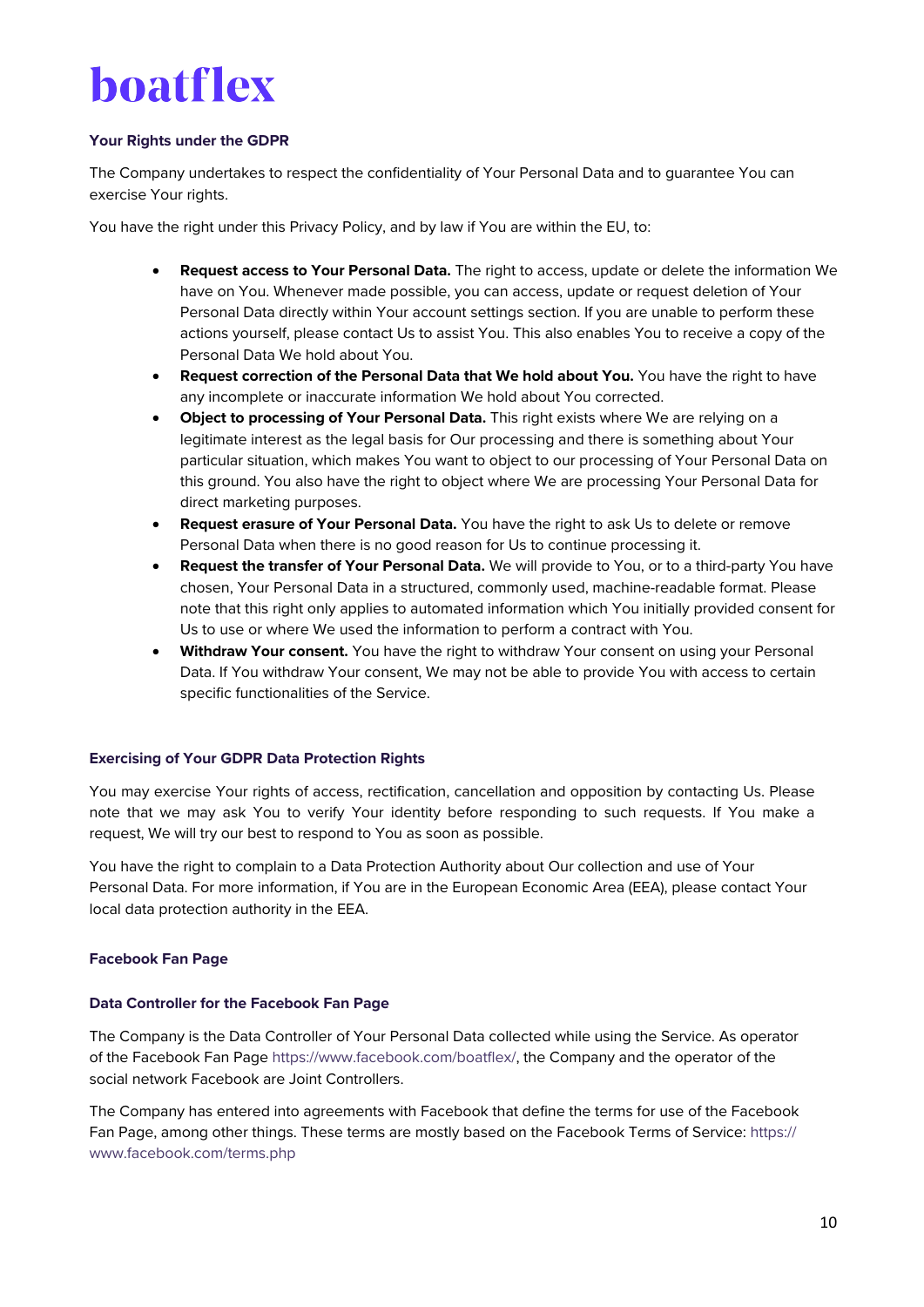Visit the Facebook Privacy Policy https://www.facebook.com/policy.php for more information about how Facebook manages Personal data or contact Facebook online, or by mail: Facebook, Inc. ATTN, Privacy Operations, 1601 Willow Road, Menlo Park, CA 94025, United States.

#### **Facebook Insights**

We use the Facebook Insights function in connection with the operation of the Facebook Fan Page and on the basis of the GDPR, in order to obtain anonymized statistical data about Our users.

For this purpose, Facebook places a Cookie on the device of the user visiting Our Facebook Fan Page. Each Cookie contains a unique identifier code and remains active for a period of two years, except when it is deleted before the end of this period.

Facebook receives, records and processes the information stored in the Cookie, especially when the user visits the Facebook services, services that are provided by other members of the Facebook Fan Page and services by other companies that use Facebook services.

For more information on the privacy practices of Facebook, please visit Facebook Privacy Policy here: https://www.facebook.com/full\_data\_use\_policy

#### **Children's Privacy**

Our Service does not address anyone under the age of 13. We do not knowingly collect personally identifiable information from anyone under the age of 13. If You are a parent or guardian and You are aware that Your child has provided Us with Personal Data, please contact Us. If We become aware that We have collected Personal Data from anyone under the age of 13 without verification of parental consent, We take steps to remove that information from Our servers.

If We need to rely on consent as a legal basis for processing Your information and Your country requires consent from a parent, We may require Your parent's consent before We collect and use that information.

#### **Links to Other Websites**

Our Service may contain links to other websites that are not operated by Us. If You click on a third party link, You will be directed to that third party's site. We strongly advise You to review the Privacy Policy of every site You visit.

We have no control over and assume no responsibility for the content, privacy policies or practices of any third party sites or services.

#### **Changes to this Privacy Policy**

We may update Our Privacy Policy from time to time. We will notify You of any changes by posting the new Privacy Policy on this page.

We will let You know via email and/or a prominent notice on Our Service, prior to the change becoming effective and update the "Last updated" date at the top of this Privacy Policy.

You are advised to review this Privacy Policy periodically for any changes. Changes to this Privacy Policy are effective when they are posted on this page.